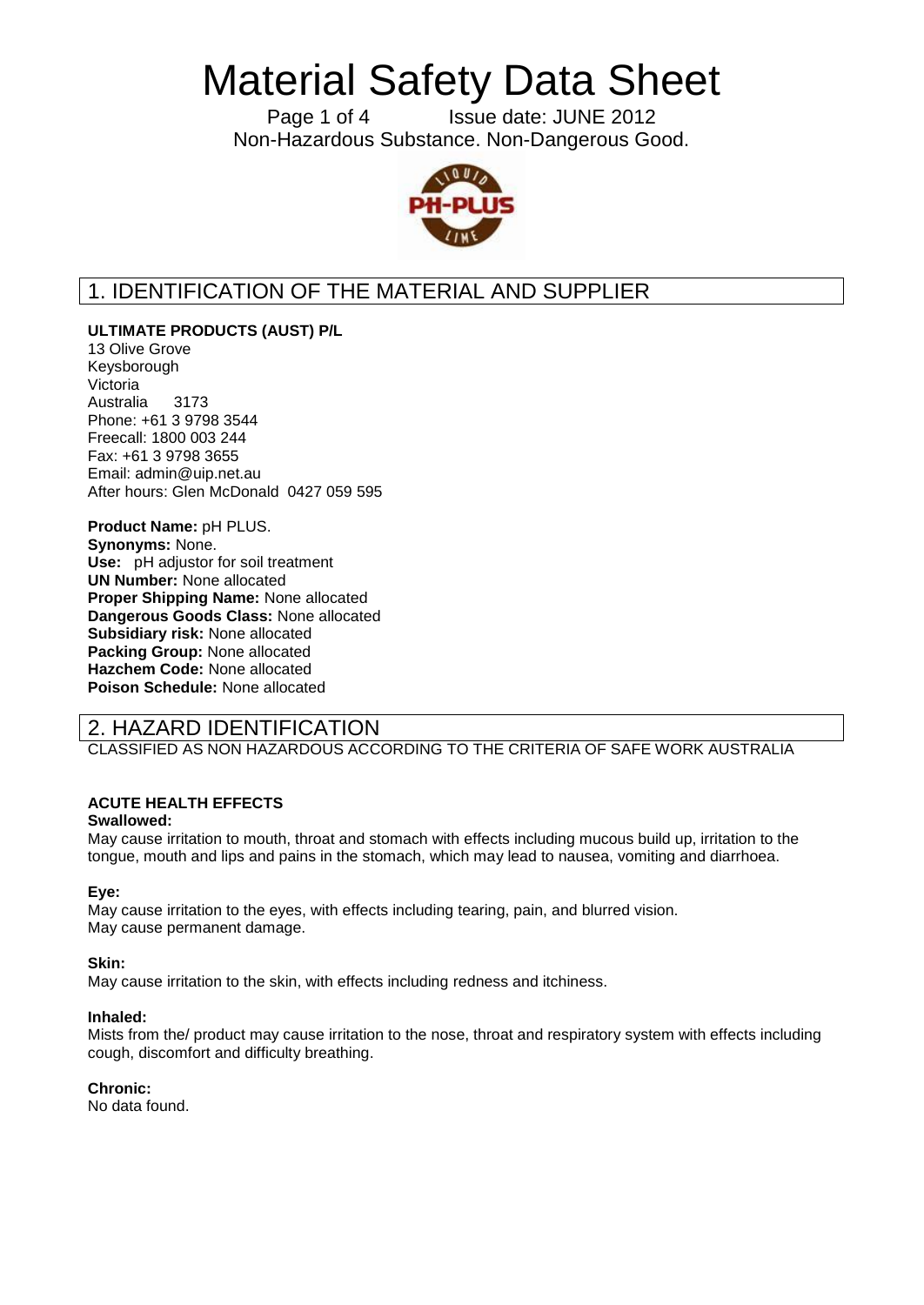Page 2 of 4 Issue date: JUNE 2012 Non-Hazardous Substance. Non-Dangerous Good.



## 3. COMPOSITION / INFORMATION ON INGREDIENTS

## **SUBSTANCE NAME Proportion CAS Number**

Calcium carbonate 30-60% 471-34-1 Water and other non-hazardous substances  $>60\%$  > Mixture

# 4. FIRST AID MEASURES

### **Swallowed:**

If swallowed, DO NOT induce vomiting. Give 3 to 4 glasses of water to drink. Do not give anything by mouth to an unconscious person. If vomiting occurs spontaneously, keep head below hips to prevent aspiration of liquid into the lungs. Seek medical assistance.

## **Eye:**

If material is splashed into eyes, immediately, flush with plenty of clean water for 15 minutes, ensuring eye lids are held open. Remove contact lenses if applicable. Seek medical attention urgently.

### **Skin:**

If material is splashed onto the skin, remove any contaminated clothing (including footwear) and wash skin thoroughly with warm water and soap. If irritation occurs, seek medical attention.

#### **Inhaled:**

Move victim to fresh air. Apply resuscitation if victim is not breathing. Seek medical attention.

#### **First Aid Facilities:**

Eye wash fountain, safety shower and normal wash room facilities.

#### **Advice to Doctor:**

Treat symptomatically.

In case of poisoning, contact Poisons Information Centre In Australia call Tel: 131126

## 5. FIRE-FIGHTING MEASURES

```
Fire/Explosion Hazard
Not flammable.
```
# 6. ACCIDENTAL RELEASE MEASURES

Material is slippery when spilt. Walk cautiously. Ventilate area. Wear protective equipment to prevent skin and eye contact, as outlined under personal protection in this MSDS. Bund area using sand or soil - to prevent run off into drains and waterways. Use absorbent (soil, sand, vermiculite or other inert material). Collect and seal in properly labeled containers for disposal.

## 7. HANDLING AND STORAGE

Store in a cool place and out of direct sunlight. Store away from sources of heat .Store away from oxidizing agents. Keep containers closed, when not using the product. Store in original packages.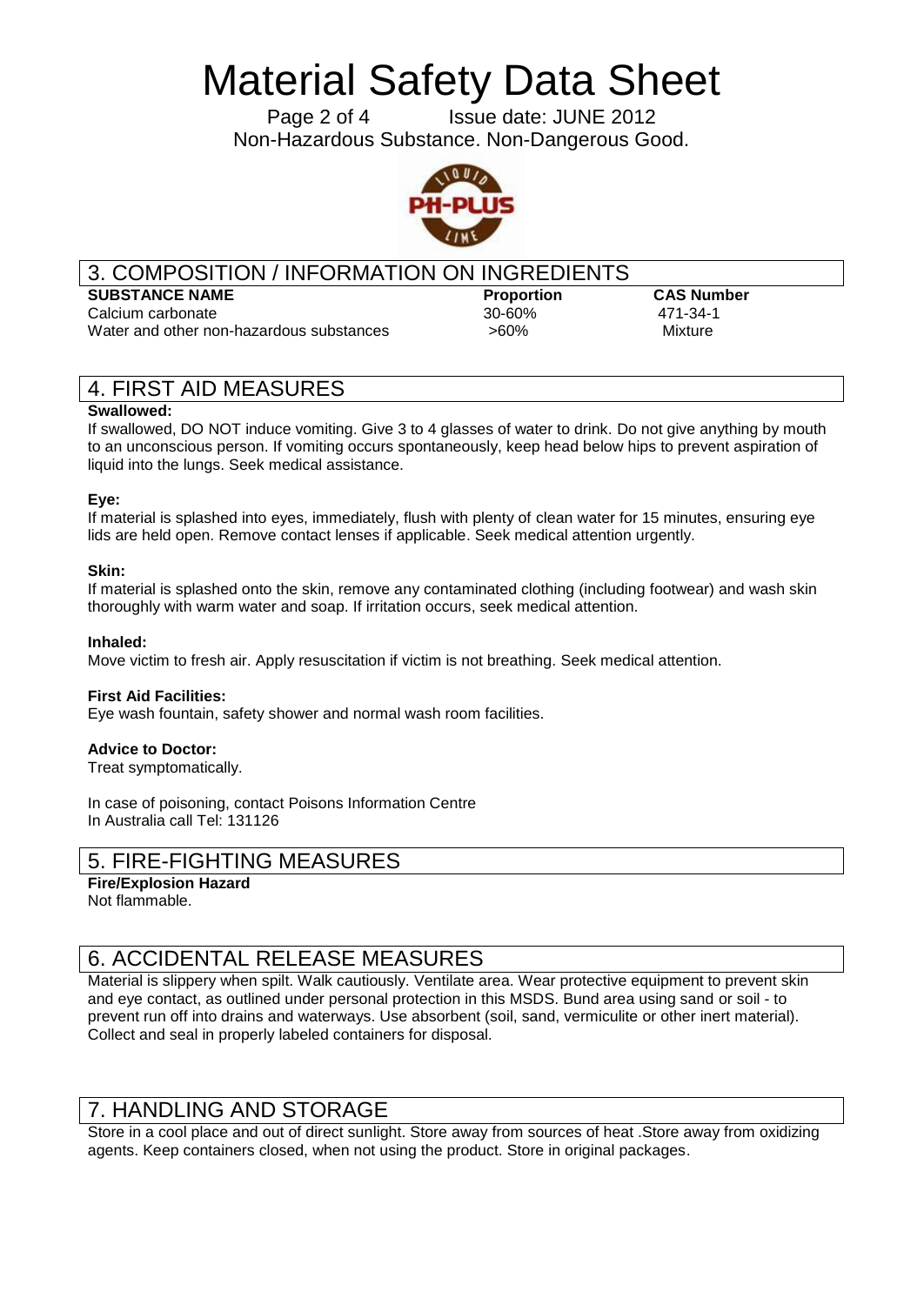Page 3 of 4 Issue date: JUNE 2012 Non-Hazardous Substance. Non-Dangerous Good.



# 8. EXPOSURE CONTROLS / PERSONAL PROTECTION

### **Exposure Standards**

No exposure standards have been assigned by the National Occupational Health & Safety Commission (NOHSC) for this product.

#### \*\*\*\*\*\*\*\*\*\*\*\*\*\*\*\*\*\*\*\*\*\*\*\*\*\*\* **Engineering Controls**

Maintain adequate ventilation at all times. In most circumstances natural ventilation systems are adequate, unless the material is heated, then the use of a local exhaust ventilation system is recommended.

#### **Personal Protection Equipment**

GLOVES: PVC or natural rubber. EYES: Chemical goggles or faceshield to protect eyes. RESPIRATORY PROTECTION: Avoid breathing of vapours or mists. Select and use respirators in accordance with AS/NZS 1715/1716.

## 9. PHYSICAL AND CHEMICAL PROPERTIES

**Boiling Point:** Approx. 100°C. **Melting Point:** Not available **Vapour Pressure:** Not available. **Specific Gravity:** 1.6 **Flash Point:** Not applicable **Flammability Limits:** Not applicable **Solubility in Water:** Dispersible

**Appearance:** White suspensions concentrate at 25°C.

# 10. STABILITY AND REACTIVITY

STABILITY: Stable under normal conditions of use.

HAZARDOUS DECOMPOSITION PRODUCTS: Decomposes on heating emitting minor quantities of oxides of carbon and nitrogen.

HAZARDOUS POLYMERIZATION: Will not occur.

INCOMPATIBILITIES: Strong alkalis, acids and strong oxidizing agents.

CONDITIONS TO AVOID: High temperatures and incompatibles.

## 11. TOXICOLOGICAL INFORMATION

No data found.

## 12. ECOLOGICAL INFORMATION

No data found